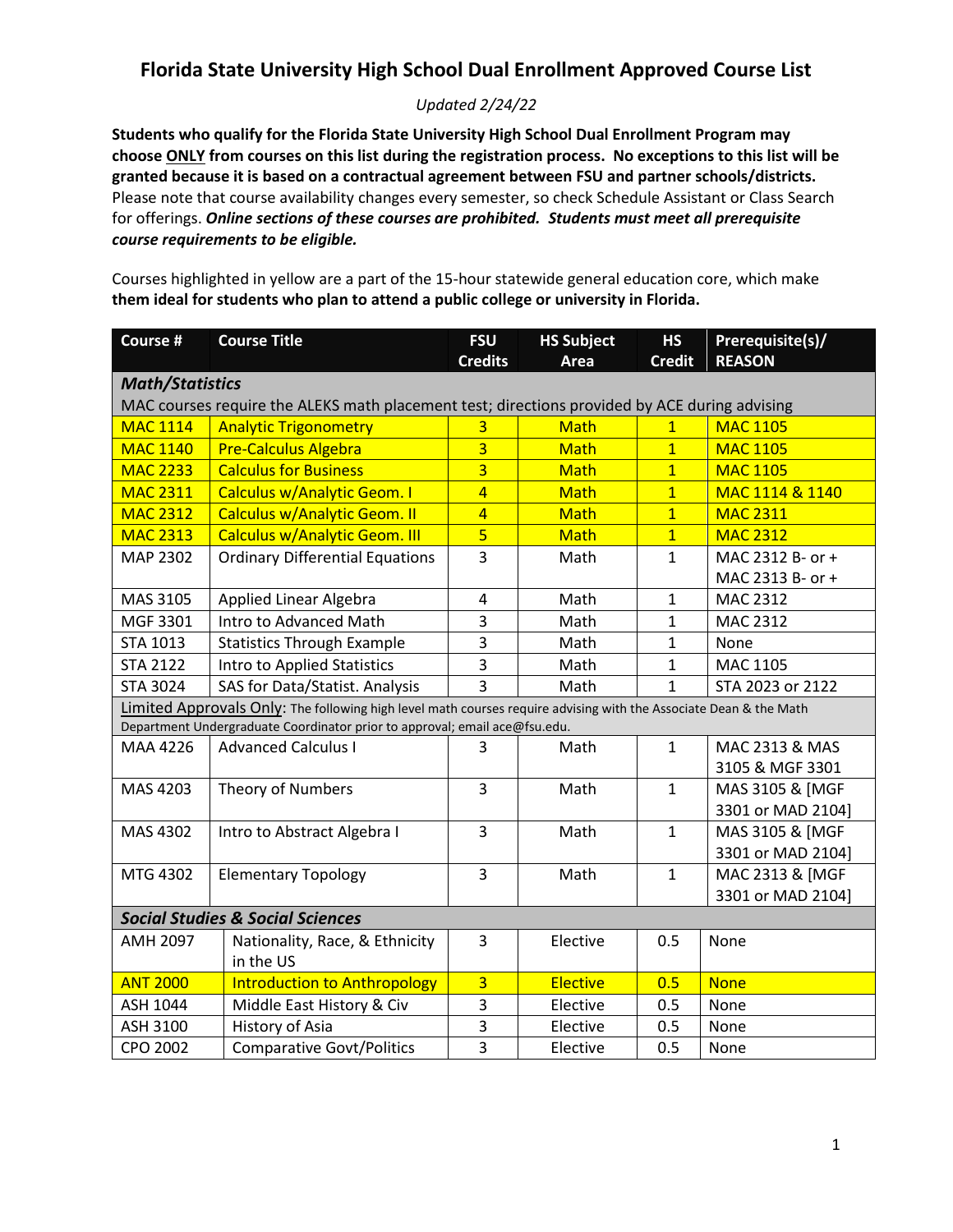| Course #          | <b>Course Title</b>                                                                                 | <b>FSU</b><br><b>Credits</b> | <b>HS Subject</b><br>Area | <b>HS</b><br><b>Credit</b> | <b>Prerequisite(s)</b>                    |
|-------------------|-----------------------------------------------------------------------------------------------------|------------------------------|---------------------------|----------------------------|-------------------------------------------|
| <b>ECO 2013</b>   | <b>Principles of</b>                                                                                | 3                            | <b>Elective</b>           | 0.5                        | <b>None</b>                               |
|                   | <b>Macroeconomics</b>                                                                               |                              |                           |                            |                                           |
| <b>ECO 2023</b>   | Principles of Microeconomics                                                                        | 3                            | Elective                  | 0.5                        | None                                      |
| <b>INR 2002</b>   | Intro, International Relations                                                                      | 3                            | Elective                  | 0.5                        | None                                      |
| LAH 1093          | Latin Amer: Cross-Cult Hist                                                                         | 3                            | Elective                  | 0.5                        | None                                      |
| <b>PSY 2012</b>   | <b>General Psychology</b>                                                                           | $\overline{\mathbf{3}}$      | <b>Elective</b>           | 0.5                        | <b>None</b>                               |
| <b>SYG 1000</b>   | <b>Introduction to Sociology</b>                                                                    | $\overline{\mathbf{3}}$      | <b>Elective</b>           | 0.5                        | <b>None</b>                               |
| SYG 2010          | <b>Social Problems</b>                                                                              | 3                            | Elective                  | 0.5                        | None                                      |
| <b>Humanities</b> |                                                                                                     |                              |                           |                            |                                           |
| <b>ARH 2090</b>   | <b>Great Discoveries in World</b><br>Archaeology                                                    | 3                            | Elective                  | 0.5                        | None                                      |
| <b>CLT 3370</b>   | <b>Classical Mythology</b>                                                                          | 3                            | Elective                  | 0.5                        | None                                      |
| <b>CLT 3378</b>   | Ancient Myth East/West                                                                              | 3                            | Elective                  | 0.5                        | None                                      |
| <b>HUM 2020</b>   | <b>Introduction to Humanities</b>                                                                   | $\overline{\mathbf{3}}$      | <b>Elective</b>           | 0.5                        | <b>None</b>                               |
| MUH 2019          | Modern Popular Music                                                                                | 3                            | Elective                  | 0.5                        | None                                      |
| <b>MUH 2051</b>   | Music in World Cultures                                                                             | 3                            | Perf/Fine Arts            | 0.5                        | None                                      |
| <b>MUL 2010</b>   | <b>Music Literature, Listening,</b>                                                                 | $\overline{3}$               | <b>Perf/Fine Arts</b>     | 0.5                        | <b>None</b>                               |
|                   | and Understanding                                                                                   |                              |                           |                            |                                           |
| PHI 2100          | Reasoning & Critical Thinking                                                                       | 3                            | Elective                  | 0.5                        | None                                      |
| <b>REL 1300</b>   | Intro to World Religions                                                                            | 3                            | Elective                  | 0.5                        | None                                      |
| <b>REL 2210</b>   | Intro to Old Testament                                                                              | 3                            | Elective                  | 0.5                        | None                                      |
| <b>REL 2240</b>   | Intro to New Testament                                                                              | 3                            | Elective                  | 0.5                        | None                                      |
|                   | Natural Science: Lab courses may NOT be taken without associated lecture or split between semesters |                              |                           |                            |                                           |
| <b>AST 1002</b>   | <b>Planets, Stars, and Galaxies</b>                                                                 | $\overline{3}$               | <b>Science</b>            | 0.5                        | <b>None</b>                               |
| <b>AST 1002+L</b> | Planets, Stars, Galaxies + Lab                                                                      | $\overline{4}$               | <b>Science</b>            | $\overline{1}$             | <b>None</b>                               |
| <b>BSC 1005</b>   | <b>General Biology, Non-Majors</b>                                                                  | $\overline{3}$               | <b>Science</b>            | 0.5                        | <b>None</b>                               |
| <b>BSC 1005+L</b> | Gen Biology, Non-Maj + Lab                                                                          | $\overline{4}$               | <b>Science</b>            | $\overline{1}$             | <b>None</b>                               |
| <b>CHM 2210</b>   | <b>Organic Chemistry I</b>                                                                          | $\overline{3}$               | <b>Science</b>            | 0.5                        | <b>CHM 1046+Lab</b>                       |
| <b>ESC 1000</b>   | <b>Introduction to Earth Science</b>                                                                | $\overline{3}$               | <b>Science</b>            | 0.5                        | None; cannot take if<br>credit in GLY1000 |
| <b>EVR 1001</b>   | <b>Intro to Environmental Sci</b>                                                                   | $\overline{3}$               | <b>Science</b>            | 0.5                        | <b>None</b>                               |
| <b>PHY 1020</b>   | <b>Fundamentals of Physics for</b><br><b>Non-Majors</b>                                             | $\overline{3}$               | <b>Science</b>            | 0.5                        | <b>None</b>                               |
| <b>PHY 2048C</b>  | <b>General Physics A (Calculus</b><br>based)                                                        | $\overline{4}$               | <b>Science</b>            | $\overline{1}$             | <b>MAC 2311</b>                           |
| <b>PHY 2053C</b>  | <b>College Physics A (Trig based)</b>                                                               | $\overline{4}$               | <b>Science</b>            | $\mathbf{1}$               | MAC 1114 & 1140                           |
| PCB 3043          | <b>General Ecology</b>                                                                              | 3                            | Science                   | 0.5                        | AP Bio=5 & AP Chem=5 for                  |
| PCB 3063          | <b>General Genetics</b>                                                                             | 3                            | Science                   | 0.5                        | BSC 2010/11+Labs &<br>CHM1045/46 +Labs    |
| PSB 2000          | Intro to Brain and Behavior                                                                         | 3                            | Science                   | 0.5                        | None                                      |

*Updated 2/24/22*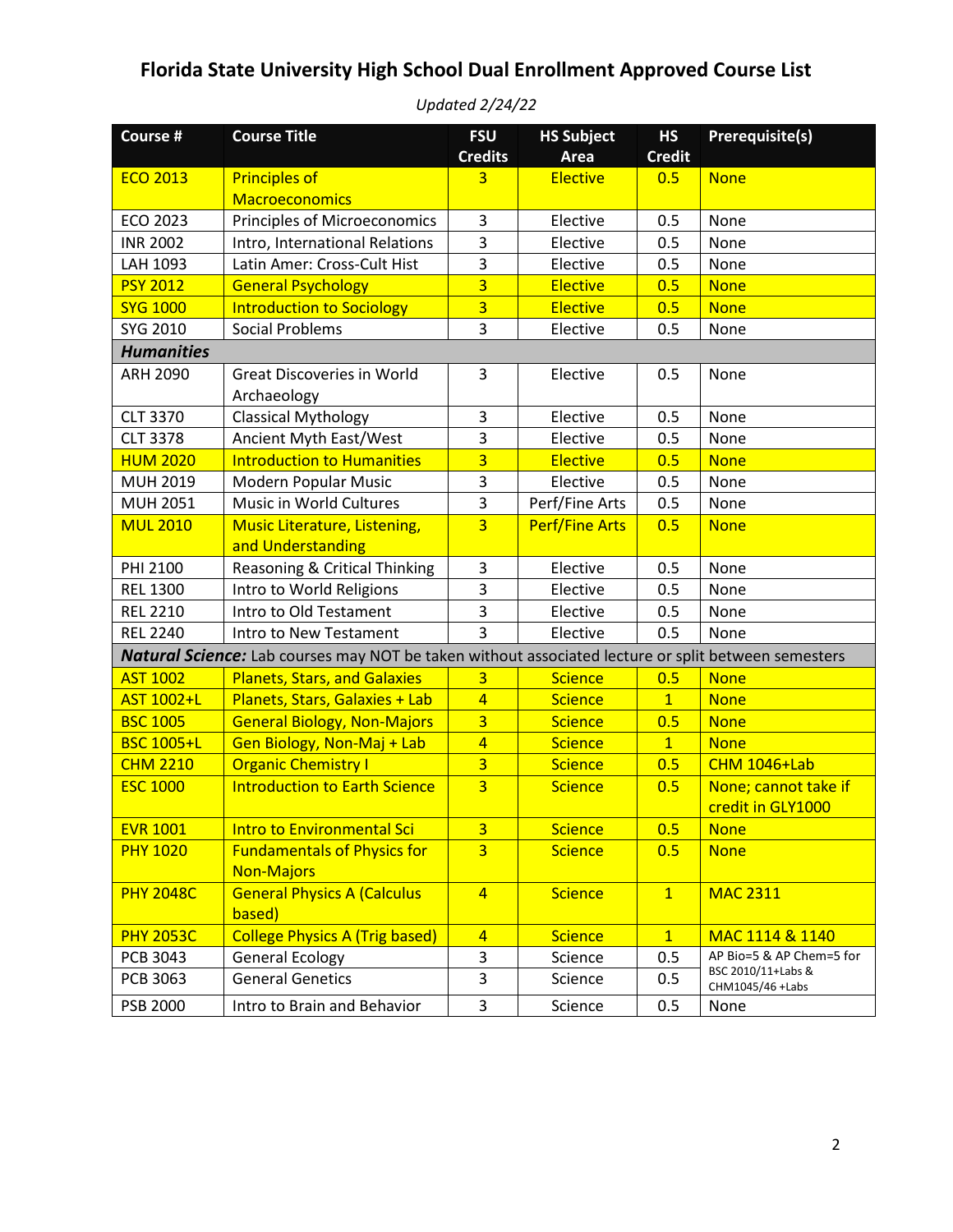| Course #                      | <b>Course Title</b>                                                                                                    | <b>FSU</b><br><b>Credits</b> | <b>HS Subject</b>    | <b>HS</b><br><b>Credit</b> | Prerequisite(s)/           |
|-------------------------------|------------------------------------------------------------------------------------------------------------------------|------------------------------|----------------------|----------------------------|----------------------------|
| <b>Computer Science</b>       |                                                                                                                        |                              | Area                 |                            | <b>REASON</b>              |
| CGS 2060                      | <b>Computer Fluency</b>                                                                                                | 3                            | Elective             | 0.5                        | None                       |
| CGS 2100                      | <b>Microcomputer Applications</b>                                                                                      | 3                            | Elective             | 0.5                        | None                       |
|                               | for Business/Economics                                                                                                 |                              |                      |                            |                            |
| CGS 3066                      | Web Programming & Design                                                                                               | 3                            | Elective             | 0.5                        | None                       |
| CGS 3416                      | Java Prog for Non-Specialists                                                                                          | 3                            | Elective             | 0.5                        | MAC 1105                   |
| CGS 3465                      | Intro to Programming/Python                                                                                            | 3                            | Elective             | 0.5                        | MAC 1105                   |
| COP 3014                      | Programming I                                                                                                          | 3                            | Elective             | 0.5                        | MAC 1140                   |
| <b>COP 3363</b>               | Intro to Programming in C++                                                                                            | 3                            | Elective             | 0.5                        | MAC 1140                   |
| <b>Information Technology</b> |                                                                                                                        |                              |                      |                            |                            |
| <b>COP 2258</b>               | Problem-Solving w/ Object                                                                                              | 3                            | Elective             | 0.5                        | None                       |
|                               | <b>Oriented Programming</b>                                                                                            |                              |                      |                            |                            |
| LIS 2360                      | <b>Web Applications Develop</b>                                                                                        | 3                            | Elective             | 0.5                        | None                       |
| <b>LIS 2527</b>               | <b>Digital Storytelling</b>                                                                                            | 3                            | Elective             | 0.5                        | None                       |
| <b>LIS 2780</b>               | <b>Database Concepts</b>                                                                                               | 3                            | Elective             | 0.5                        | None                       |
|                               | Foreign Languages: Students with previous experience in a language must take the placement test. For Latin,            |                              |                      |                            |                            |
|                               | contact Chris O'Neal in Classics at 850-644-4295. For all others, contact Dept. of Modern Languages and Linguistics at |                              |                      |                            |                            |
|                               | (850) 644-3727 or mlladvising@fsu.edu.                                                                                 |                              |                      |                            |                            |
| ARA 1120                      | <b>Elementary Arabic I</b>                                                                                             | 4                            | Elective             | $\mathbf{1}$               | None                       |
| ARA 1121<br>ARA 2220          | <b>Elementary Arabic II</b><br>Intermediate Arabic                                                                     | 4<br>4                       | Elective<br>Elective | 1<br>$\mathbf 1$           | ARA 1120/placement         |
| CHI 1120                      |                                                                                                                        | 4                            | Elective             | 1                          | ARA 1121/placement<br>None |
| CHI 1121                      | <b>Elementary Chinese I</b><br><b>Elementary Chinese II</b>                                                            | 4                            | Elective             | 1                          | CHI 1120/placement         |
| CHI 2220                      | Intermediate Chinese                                                                                                   | $\overline{4}$               | Elective             | $\overline{1}$             | CHI 1121/placement         |
| FRE 1120                      | <b>Elementary French I</b>                                                                                             | 4                            | Elective             | 1                          | None                       |
| FRE 1121                      | <b>Elementary French II</b>                                                                                            | 4                            | Elective             | $\mathbf 1$                | FRE 1120/placement         |
| <b>FRE 2220</b>               | <b>Intermediate French</b>                                                                                             | $\overline{\mathbf{4}}$      | Elective             | $\mathbf{1}$               | FRE 1121/placement         |
| <b>GER 1120</b>               | <b>Elementary German I</b>                                                                                             | 4                            | Elective             | 1                          | None                       |
| GER 1121                      | <b>Elementary German II</b>                                                                                            | 4                            | Elective             | 1                          | GER 1120/placement         |
| <b>GER 2220</b>               | Intermediate German                                                                                                    | 4                            | Elective             | $\mathbf{1}$               | GER 1121/placement         |
| HBR 1120                      | Elem Modern Hebrew I                                                                                                   | 4                            | Elective             | 1                          | None                       |
| HBR 1121                      | Elem Modern Hebrew II                                                                                                  | 4                            | Elective             | $\mathbf{1}$               | HBR 1120/placement         |
| <b>HBR 2220</b>               | Intermed Modern Hebrew                                                                                                 | 4                            | Elective             | $\mathbf{1}$               | HBR 1121/placement         |
| <b>ITA 1120</b>               | Elementary Italian I                                                                                                   | 4                            | Elective             | $\mathbf{1}$               | None                       |
| <b>ITA 1121</b>               | Elementary Italian II                                                                                                  | 4                            | Elective             | $\mathbf{1}$               | ITA 1120/placement         |
| <b>ITA 2220</b>               | Reading & Conversation                                                                                                 | 4                            | Elective             | $\mathbf{1}$               | ITA 1121/placement         |
| <b>JPN 1120</b>               | Elementary Japanese I                                                                                                  | 4                            | Elective             | $\mathbf{1}$               | None                       |
| JPN 1121                      | Elementary Japanese II                                                                                                 | 4                            | Elective             | $\mathbf{1}$               | JPN 1120/placement         |
| <b>JPN 2220</b>               | <b>Intermed Reading/Convers</b>                                                                                        | 4                            | Elective             | $\mathbf{1}$               | JPN 1121/placement         |
| LAT 1120                      | <b>Beginning Latin I</b>                                                                                               | 4                            | Elective             | $\mathbf{1}$               | None                       |

*Updated 2/24/22*